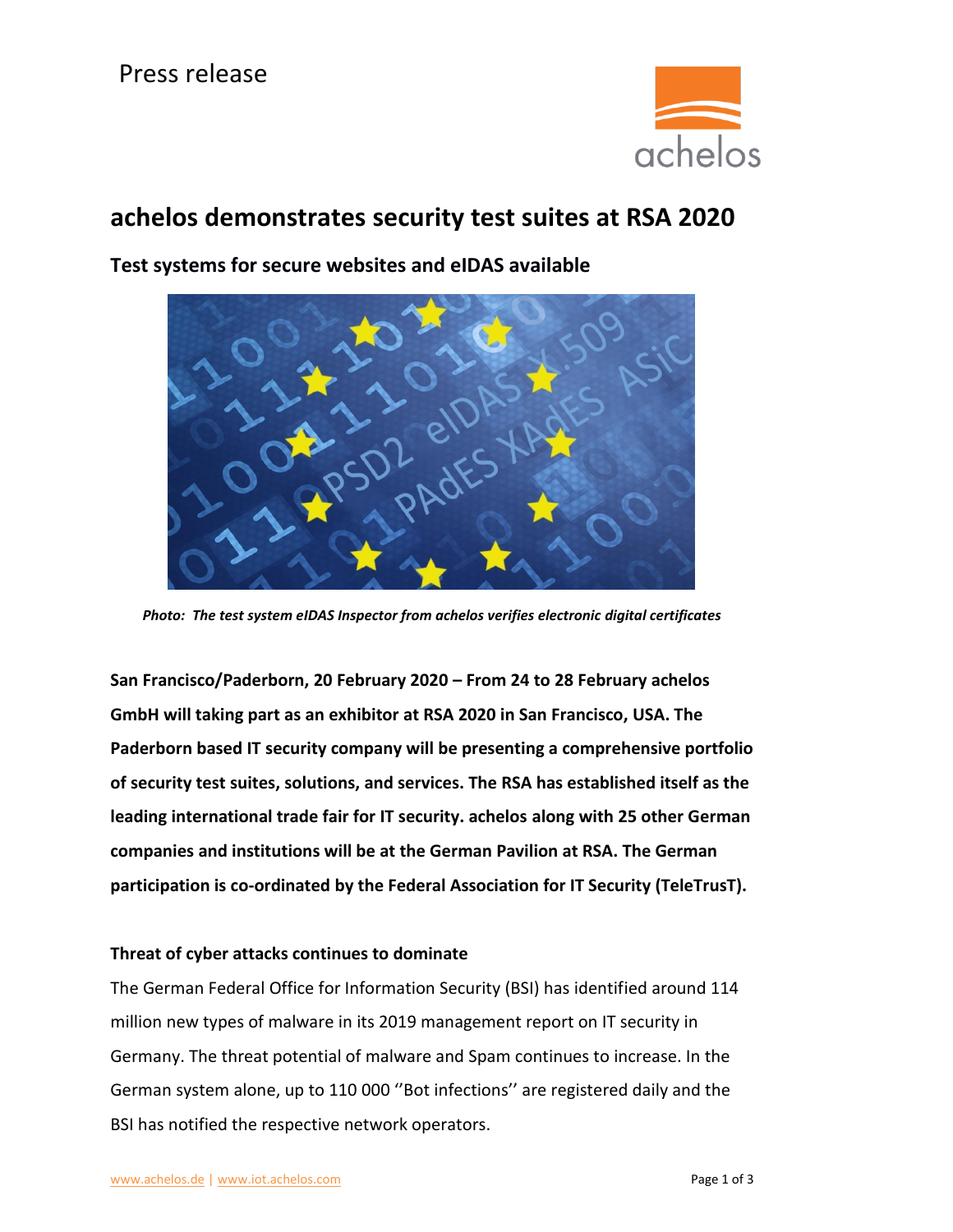

#### **Web portal solution for testing secure websites available**

With the **TLS Checklist Inspector** achelos presents an innovative web portal solution. ''We see a huge demand for testing the standard web server in terms of its security. Customers using our test suites can prove the secure operation of their website. The test service is based on existing standards and requirements and enables new tests to be carried out more quickly'', says Kathrin Asmuth, Managing Partner of achelos, as she describes the advantages of the TLS Checklist Inspector. Visitors of the RSA can convince themselves of the intuitive handling of the Testing-as-a-Service solution of achelos live at the fair.

### **Test system from achelos verifies electronic digital certificates**

The eIDAS Inspector is an in-house development from achelos and is a response to the requirements defined by the European Regulation (EU) No. 910/2014 (eIDAS-Regulation). The new test system verifies electronic digital certificates and seals as well as electronic signatures, time stamps and other electronically signed documents, such as XML files (XAdES), PDF files (PAdES) or data containers (ASiC).

''With our test suites, we have expanded our comprehensive portfolio of security test suites as needed. The eIDAS Inspector is used as a supporting testing tool in certification processes, for process-accompanying output control (e.g. in trust centers) or for verifying digital authorization documents by the end user,'' describes Asmuth. Furthermore the Paderborn based software development and consulting company will also exhibit Qumate by achelos at RSA. This established test center is suitable for manufacturer-independent end-to-end testing of IT networks, products and solutions. Broad range of expertise and automated testing tools complete the portfolio and enable the customers successful **Common Criteria certification**.